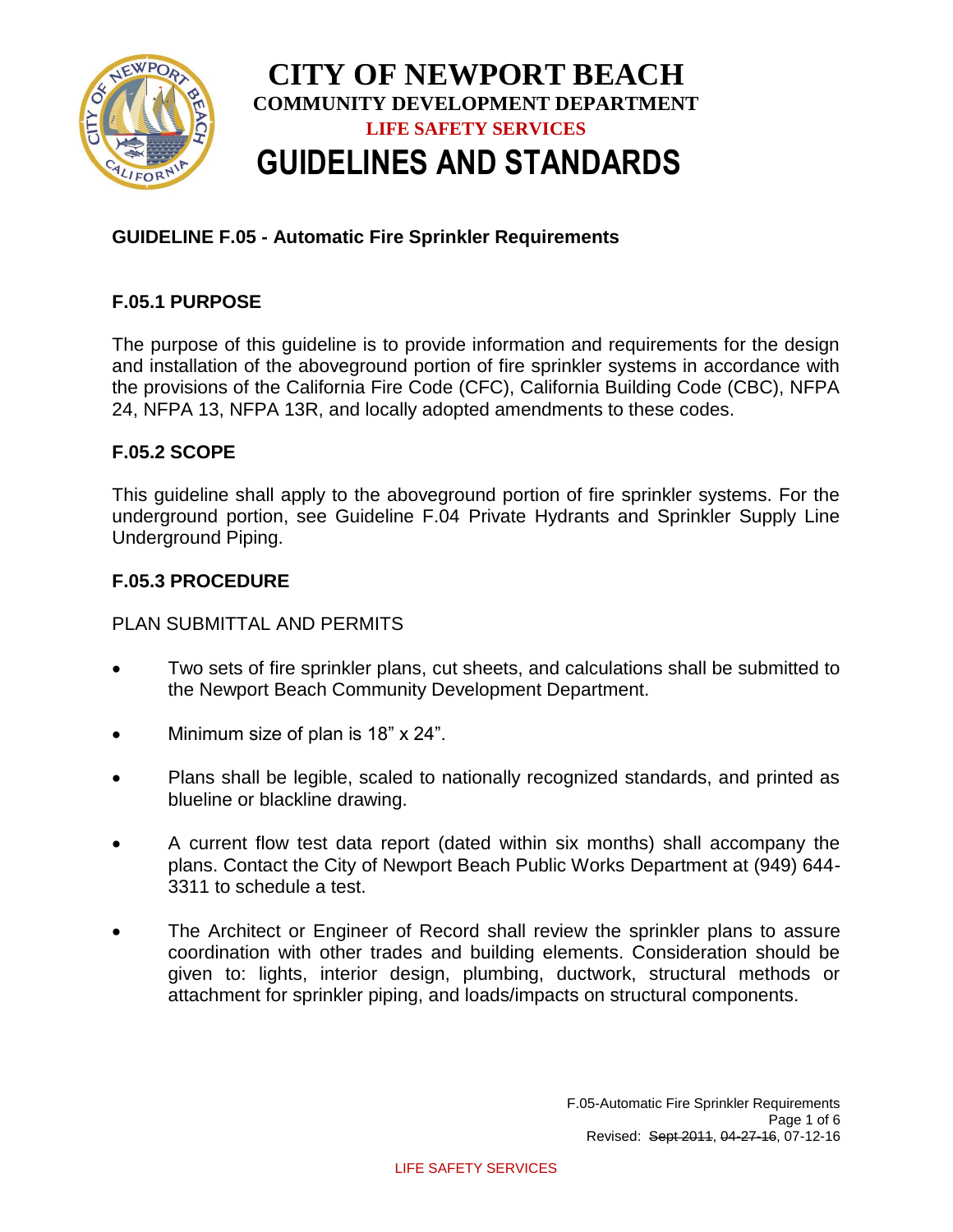# TITLE PAGE REQUIREMENTS

- List the applicable codes and standards used for the system design.
- List the project location including the full legal address of the facility, and building number(s), if any.
- Specify the name, license number, address, and phone number of the preparer of the sprinkler drawings.
- Sprinkler drawings must be prepared, stamped and signed by a licensed civil, mechanical, or fire protection engineer or by a licensed sprinkler contractor holding a valid C-16 license.

## ADDITIONAL REQUIRED INFORMATION

- 1. Specify type of sprinkler system.
	- [ ] Wet pipe
	- [ ] Dry pipe
	- [ ] Pre-action
	- [ ] Circulating closed loop
	- [ ] Deluge
	- [ ] Anti-freeze
	- [ ] Combined dry pipe and pre-action
	- [ ] Combined Standpipe/Sprinkler System
	- [ ] Gridded
	- [ ] Looped
- 2. Specify the occupancy classification and area per sprinkler.
	- [ ] Light hazard
	- [ ] Ordinary hazard Group I
	- [ ] Ordinary hazard Group II
	- [ ] Extra hazard Group I
	- [ ] Extra hazard Group II
	- [ ] High piled stock
- 3. Specify if the construction is obstructed or unobstructed.
	- [ ] Smooth ceiling
	- [ ] Beam and Girder
	- [ ] Bar joist
	- [ ] Wood joist
	- [ ] Wood Truss Construction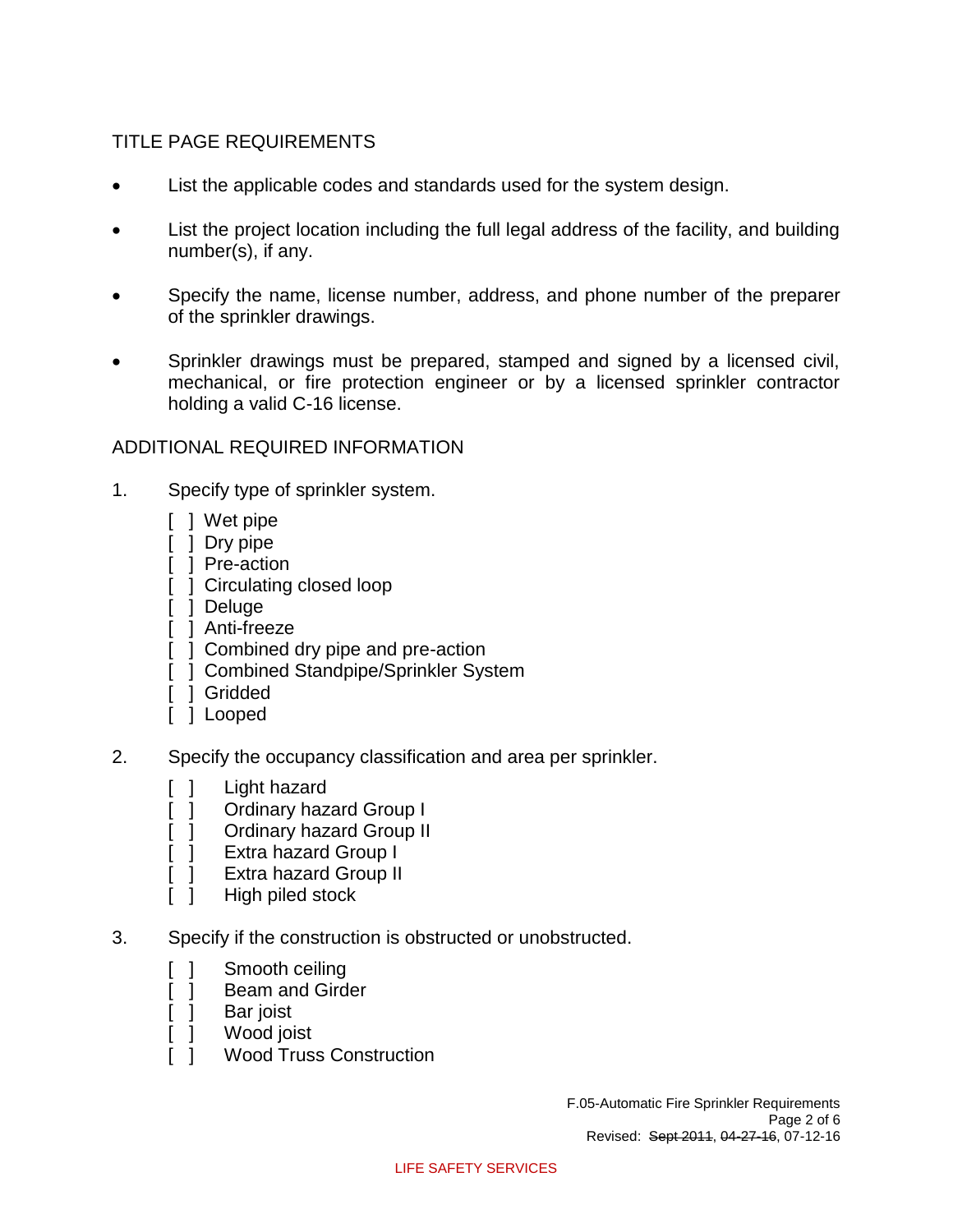- 4. Provide fire hydrant flow test data. Incorporate the water-flow test data into your design. The maximum design pressure is 90% of the static pressure when the static does not exceed 100 psi or percentage of the fire sprinkler water availability reduction (graph in Guideline F.02 Fire Sprinkler System Design Pressure).
- 5. Provide a riser detail (elevation view).
- 6. Specify the clearance around the riser and all pipes penetrating rigid walls and floors.
	- 2" for pipes  $<$  3 1/2"
	- $\bullet$  4" for pipes  $> 4$ "

Provide caulking for mains and cross mains.

- 7. Provide and indicate the location of a system drain.
- 8. Provide a test drain valve downstream of the water-flow switch.
- 9. Provide a flow switch and local water flow alarm for every system.
- 10. The water-flow alarm shall be monitored in all systems. • Provide a note on the plans regarding monitoring.
- 11. Provide a pressure gauge on riser near the system main drain.
- 12. Specify the type of overhead pipe to be used.
- 13. Specify type of overhead pipe fittings to be used.
- 14. Flexible coupling should be installed for pipes with sections greater than 2  $\frac{1}{2}$   $\phi$  at the following locations:
	- Within 24" from top and bottom of risers.
	- Within 12" above and within 24" below the floor in multi-story buildings.
	- On both sides of concrete walls within 1' of the wall surface.
	- Within 24" of building expansion joints.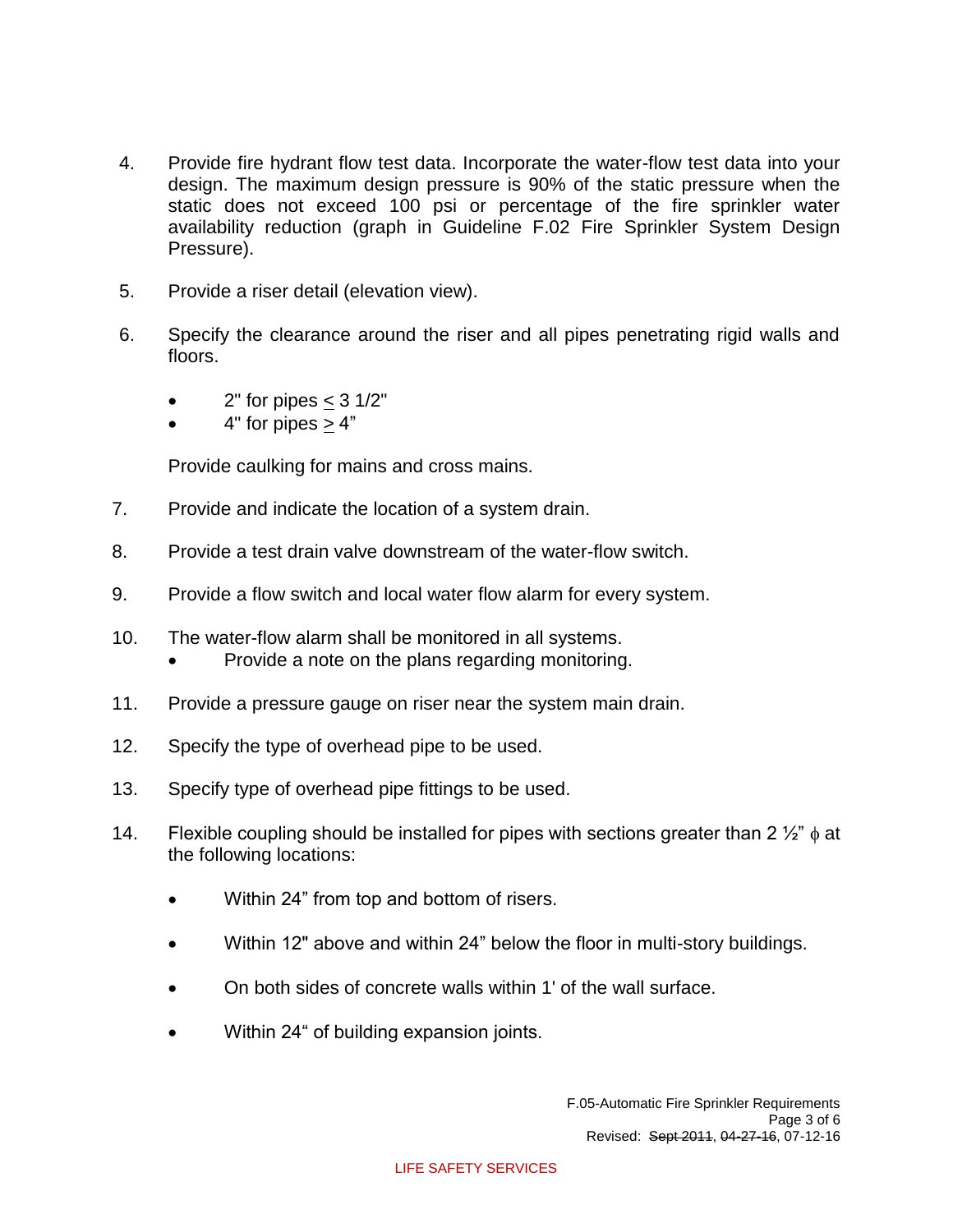- Within 24" of the top and bottom of drops to hose lines and mezzanines.
- Within 24" of top of drops exceeding 15 ft. supplying more than one sprinkler.
- Above and below any intermediate points of support for a riser or any vertical pipe.
- 15. If hangers are designed for the system's main piping, they should support 5 times the weight of the water filled pipe plus 250 pounds. Hangers selected from tables shall support the weight of water filled pipe plus 250 pounds. Provide hanger listings and details.
- 16. Show location of the riser supports. Anchor at top and bottom and at 25' in between, and at each section of pipe.
- 17. Spacing of pipe hangers. Provide table(s) on plan.
- 18. Maximum cantilevered pipe with end sprinkler is:
	- $\bullet$  3' for 1"  $@$  pipe
	- $\bullet$  4' for 1 1/4@ pipe
	- $\bullet$  5' for 1 1/2"@ pipe
- 19. The maximum length of unsupported arm over pipe to a sprinkler is:
	- 2' for steel pipe
	- 1' for copper pipe
- 20. Indicate type of vertical and lateral restraint provided for branch lines.
- 21. Design longitudinal and lateral bracing.
- 22. Longitudinal bracing shall be spaced at a maximum of 80 feet.
- 23. Provide a four way brace at the top of all risers.
- 24. Lateral bracing shall be spaced for main and cross main at a maximum of 40 feet.
	- Exception #2 for 6 inch rods
	- Exception #3 for U-hooks
- 25. Provide specs and completed NFPA standard bracing form on plans for sway bracing.

F.05-Automatic Fire Sprinkler Requirements Page 4 of 6 Revised: Sept 2011, 04-27-16, 07-12-16

#### LIFE SAFETY SERVICES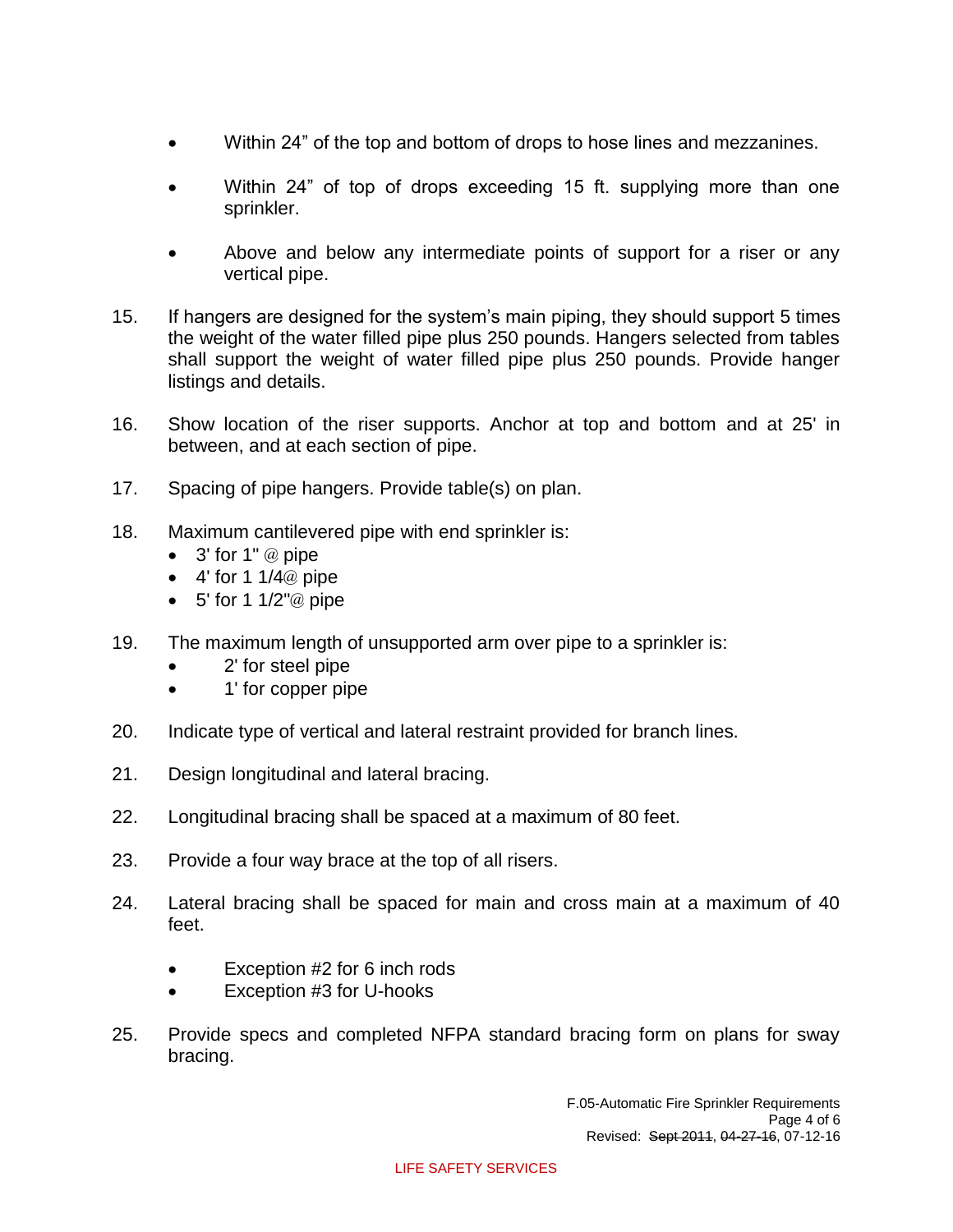- 26. Provide the manufacturer's specification sheet on plans for all sprinklers used.
- 27. Provide the sprinkler identification number (SIN) on the plans for all sprinklers used.
- 28. Specify the sprinkler head and listing.
- 29. Dry preaction systems require upright sprinkler heads or pendant heads listed for dry use.
- 30. Specify quick response sprinkler heads for new light hazard occupancies.
- 31. Sprinklers are to be spaced per NFPA 13. The minimum distance between sprinklers is 6 feet unless an exception is met.
- 32. Sprinklers in concealed attic spaces shall be of intermediate temperature classification.
- 33. Sprinklers under glass or plastic skylights exposed to the direct rays of the sun shall be of the intermediate temperature classification.
- 34. Distance from sprinklers to walls shall not exceed one-half of the allowable distance between sprinklers as indicated in the NFPA 13 Tables. Minimum distance from walls is 4".
- 35. Sprinklers adjoining ceiling and floor mounted obstructions must comply with NFPA 13.
- 36. Sprinkler deflectors are to be parallel to sloped ceilings.
- 37. The minimum clearance below sprinkler is 18".
- 38. Sprinklers not required in kitchen exhaust duct and hood if a UL300 kitchen fire suppression system is provided.
- 39. A sidewall sprinkler head is required at 2' (max) above the floor of hydraulic elevator pits.
- 40. Additional required notes on the drawings:
	- Pipe welding to be done by a certified welder.